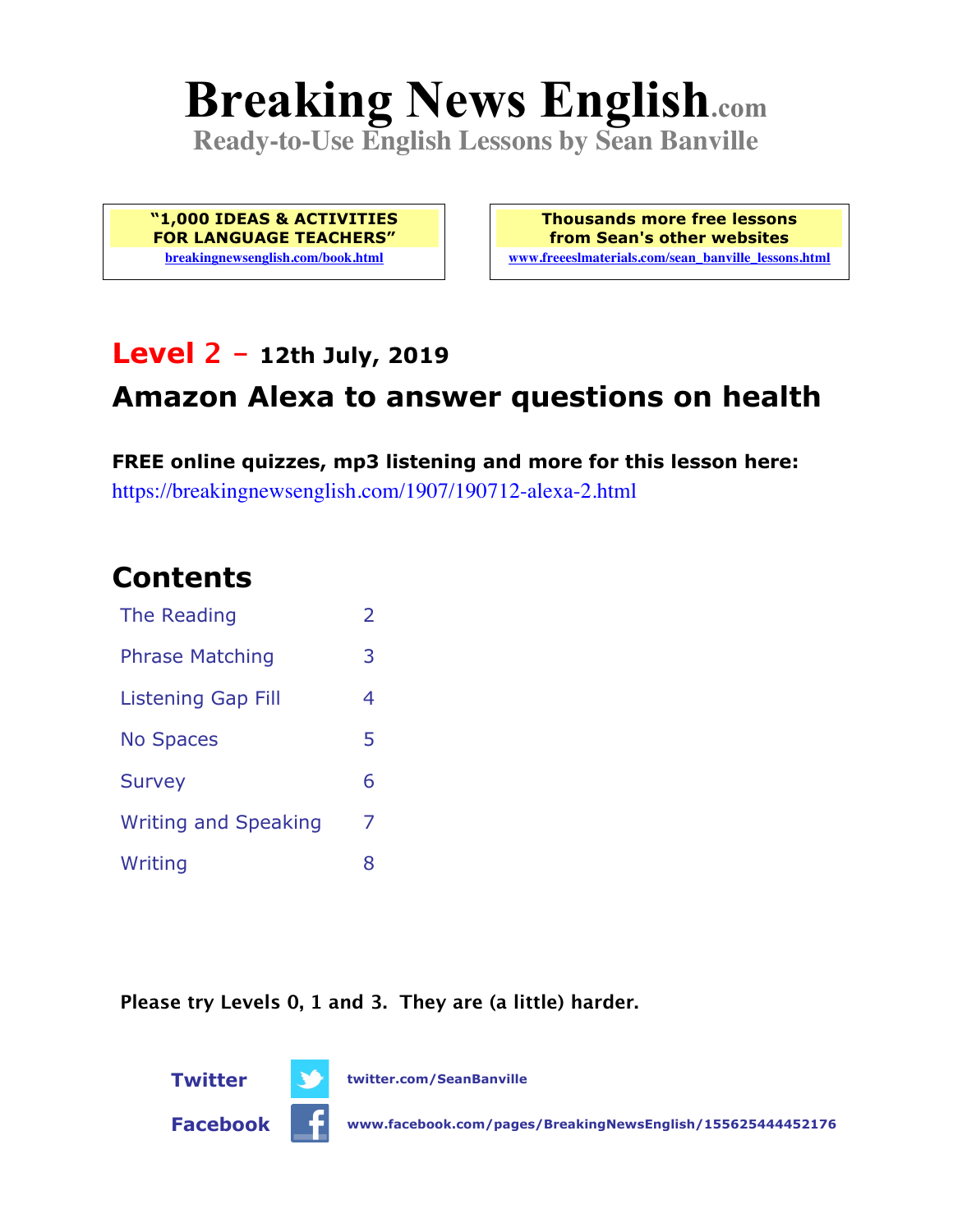## **THE READING**

From https://breakingnewsenglish.com/1907/190712-alexa-2.html

Technology is giving us more help with our healthcare. We can now ask the digital device Alexa for advice about our health. Alexa is a virtual assistant created by Amazon.com. It can listen to people and answer their questions. It can talk to people, make to-do lists, play music when asked to, and tell us the latest news. Now Alexa can answer our health questions. Amazon has teamed up with the National Health Service (NHS) in the UK to add health advice to Alexa. Alexa will search the NHS website for information and find an answer that is agreed on by health experts.

Alexa's new health advice function has had a mixed response. The UK Health Secretary said it is, "a great example of how people can access reliable, world-leading advice" from their home. He said it will reduce the pressure on hardworking doctors and pharmacists. He wants to let patients take more control of their healthcare. Other people say we must be careful about trusting software for health advice. They say we must see a doctor for serious health problems. Other people are worried about privacy and hacking. A privacy group said Alexa is, "a data protection disaster waiting to happen".

Sources: https://www**.thesun.co.uk**/news/9473561/amazon-alexa-health-queries-nhs/ https://www**.bbc.com**/news/health-48925345 https://www.**theguardian.com**/society/2019/jul/10/nhs-teams-up-with-amazon-to-bring-alexa-topatients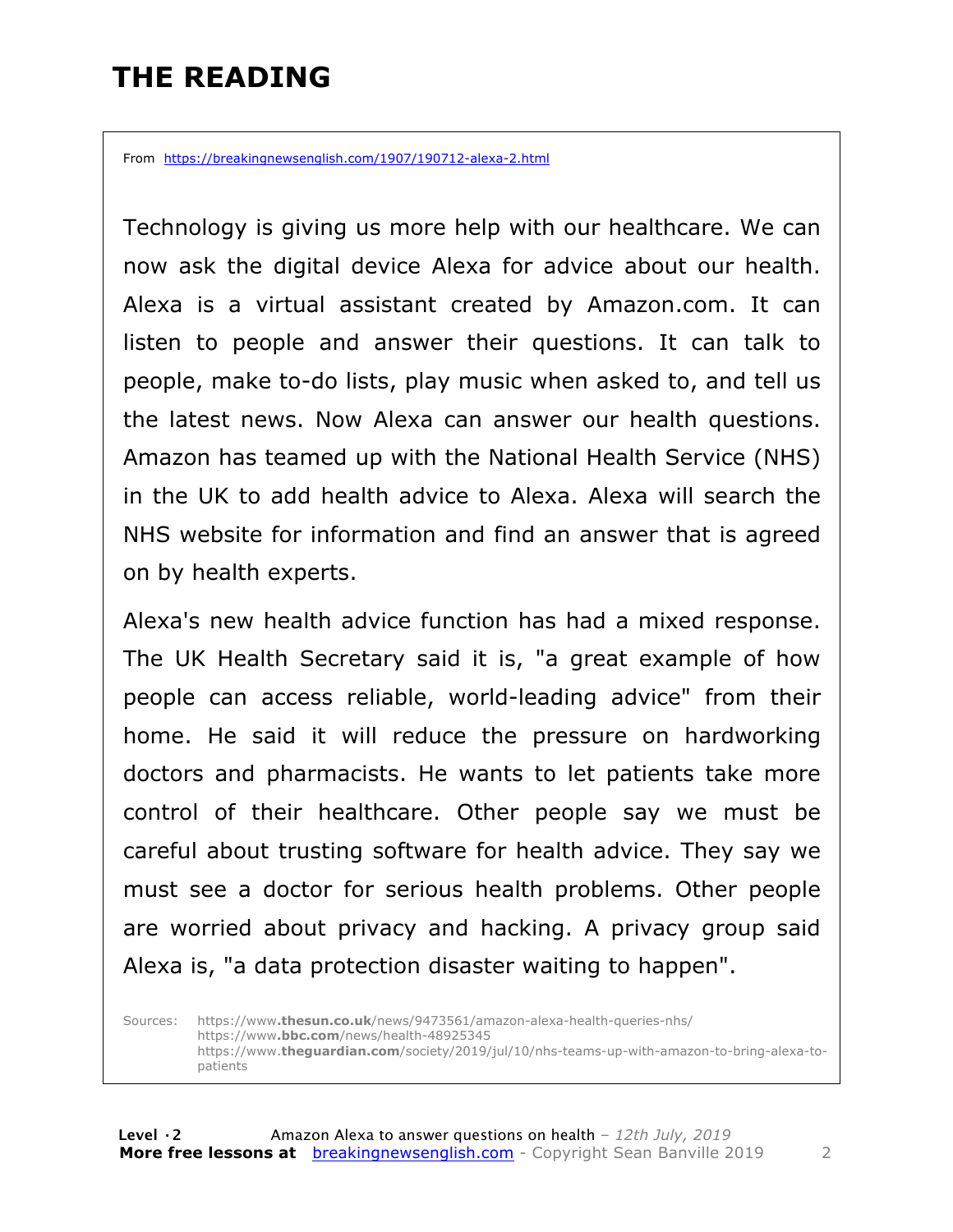# **PHRASE MATCHING**

From https://breakingnewsenglish.com/1907/190712-alexa-2.html

#### **PARAGRAPH ONE:**

| 1. Technology is giving us     |    | a. their questions |
|--------------------------------|----|--------------------|
| 2. We can now ask the digital  |    | b. news            |
| 3. Alexa is a virtual          |    | c. for information |
| 4. listen to people and answer |    | d. do lists        |
| 5. make to-                    |    | e. experts         |
| 6. tell us the latest          | f. | device Alexa       |
| 7. search the NHS website      | q. | more help          |
| 8. agreed on by health         |    | h. assistant       |
|                                |    |                    |

#### **PARAGRAPH TWO:**

| 1. had a mixed               |    | a. happen              |
|------------------------------|----|------------------------|
| 2. reduce the pressure on    |    | b. software            |
| 3. take more control         |    | c. disaster            |
| 4. be careful about trusting |    | d. hardworking doctors |
| 5. see a doctor for serious  |    | e. privacy and hacking |
| 6. people are worried about  | f. | response               |
| 7. a data protection         |    | g. of their healthcare |
| 8. waiting to                |    | h. health problems     |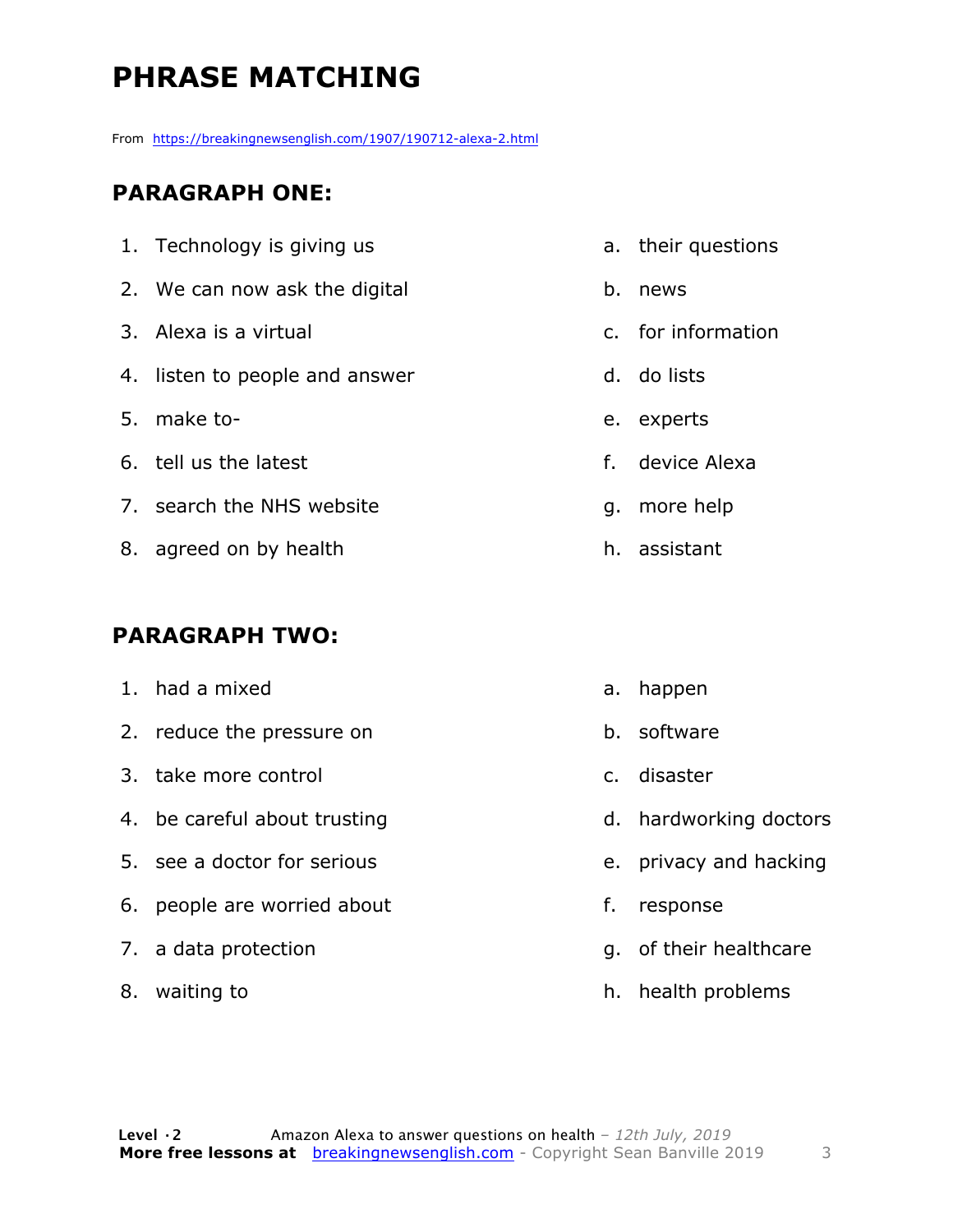## **LISTEN AND FILL IN THE GAPS**

From https://breakingnewsenglish.com/1907/190712-alexa-2.html

Technology is giving  $(1)$   $(2)$   $(3)$   $(4)$   $(5)$   $(6)$   $(7)$   $(8)$   $(8)$   $(9)$   $(10)$ healthcare. We can now ask the digital device Alexa (2) \_\_\_\_\_\_\_\_\_\_\_\_\_\_\_\_\_\_\_ our health. Alexa is a virtual assistant created by Amazon.com. It can listen to (3) \_\_\_\_\_\_\_\_\_\_\_\_\_\_\_\_\_\_\_ their questions. It can talk to people, make to-do lists, play music when asked to, and tell us  $(4)$  \_\_\_\_\_\_\_\_\_\_\_\_\_\_\_\_\_\_\_\_\_\_\_. Now Alexa can answer our health questions. Amazon has teamed up with the National Health Service (NHS) in the UK  $(5)$ advice to Alexa. Alexa will search the NHS website for information and find an answer that is agreed on (6) \_\_\_\_\_\_\_\_\_\_\_\_\_\_\_\_\_\_\_ perts.

Alexa's new health advice function has had (1) \_\_\_\_\_\_\_\_\_\_\_\_\_\_\_\_\_\_\_. The UK Health Secretary said it is, "a great example of how people (2) \_\_\_\_\_\_\_\_\_\_\_\_\_\_\_\_\_\_\_\_\_\_, worldleading advice" from their home. He said it will (3) \_\_\_\_\_\_\_\_\_\_\_\_\_\_\_\_\_\_\_ on hardworking doctors and pharmacists. He wants to let patients take (4) \_\_\_\_\_\_\_\_\_\_\_\_\_\_\_\_\_\_\_ their healthcare. Other people say we (5) \_\_\_\_\_\_\_\_\_\_\_\_\_\_\_\_\_\_\_ about trusting software for health advice. They say we must see a doctor for serious health problems. Other people () \_\_\_\_\_\_\_\_\_\_\_\_\_\_\_\_\_\_\_\_\_\_\_\_\_\_\_ privacy and hacking. A privacy group said Alexa is, "a data protection (6) \_\_\_\_\_\_\_\_\_\_\_\_\_\_\_\_\_\_\_ happen".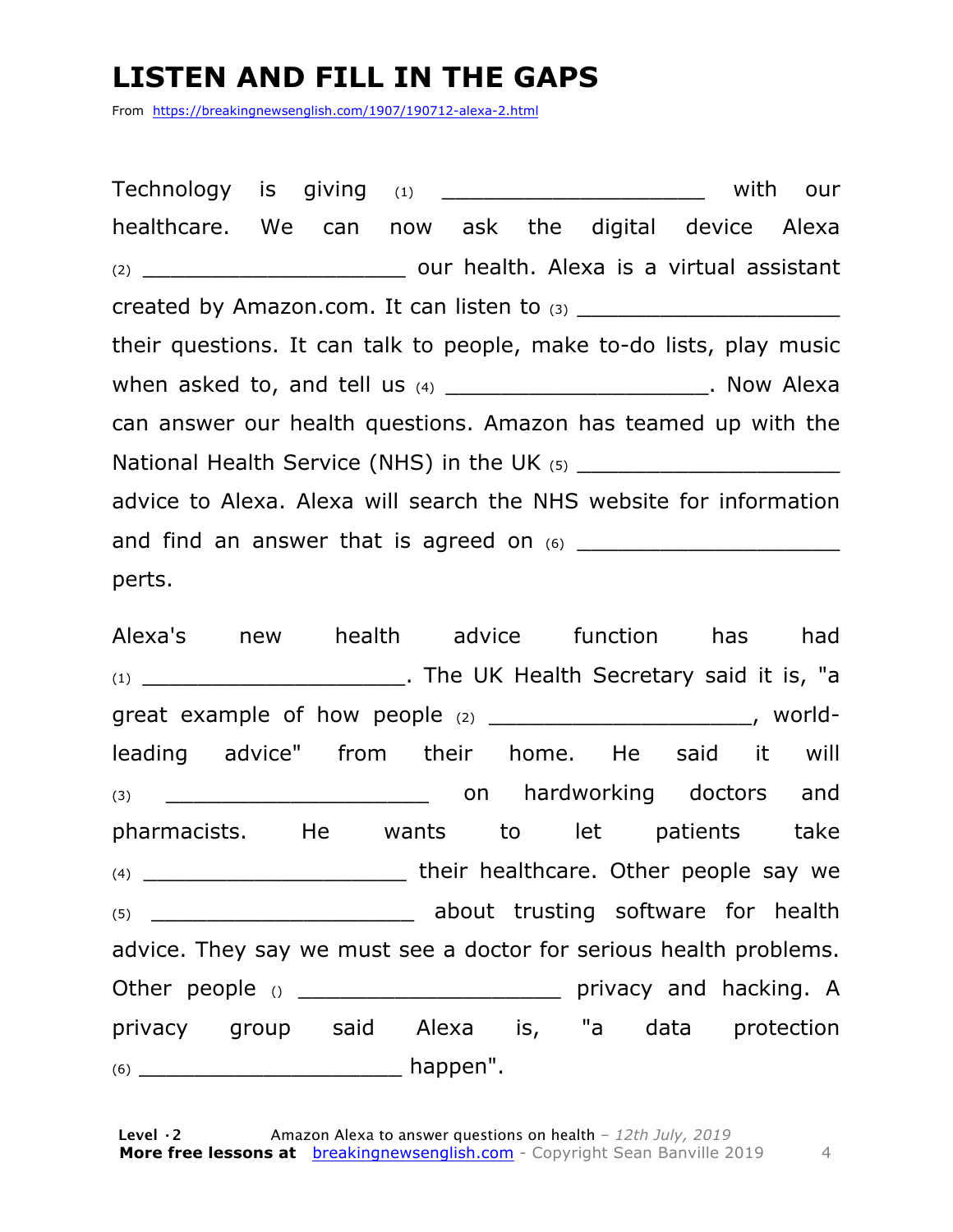# **PUT A SLASH ( / )WHERE THE SPACES ARE**

From https://breakingnewsenglish.com/1907/190712-alexa-2.html

Technologyisgivingusmorehelpwithourhealthcare.Wecannowaskth edigitaldeviceAlexaforadviceaboutourhealth.Alexaisavirtualassista ntcreatedbyAmazon.com.Itcanlistentopeopleandanswertheirquesti ons.Itcantalktopeople,maketo-dolists,playmusicwhenaskedto,andt ellusthelatestnews.NowAlexacananswerourhealthquestions.Amazo nhasteamedupwiththeNationalHealthService(NHS)intheUKtoaddhe althadvicetoAlexa.AlexawillsearchtheNHSwebsiteforinformationan dfindananswerthatisagreedonbyhealthexperts.Alexa'snewhealthad vicefunctionhashadamixedresponse.TheUKHealthSecretarysaiditis, "agreatexampleofhowpeoplecanaccessreliable,world-leadingadvic e"fromtheirhome.Hesaiditwillreducethepressureonhardworkingdoc torsandpharmacists.Hewantstoletpatientstakemorecontroloftheirh ealthcare.Otherpeoplesaywemustbecarefulabouttrustingsoftwaref orhealthadvice.Theysaywemustseeadoctorforserioushealthproble ms.Otherpeopleareworriedaboutprivacyandhacking.Aprivacygroup saidAlexais,"adataprotectiondisasterwaitingtohappen".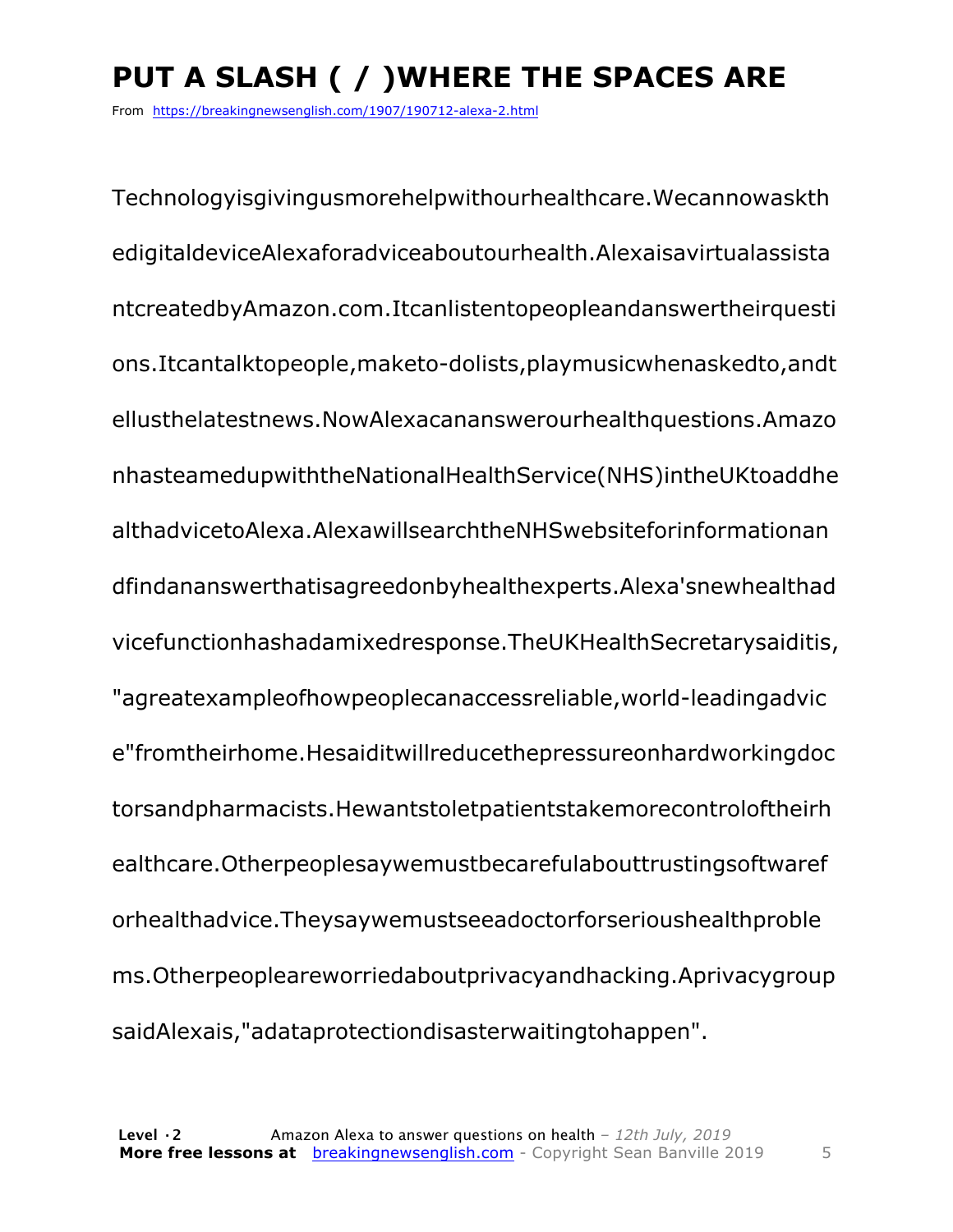# **HEALTHCARE SURVEY**

From https://breakingnewsenglish.com/1907/190712-alexa-4.html

Write five GOOD questions about healthcare in the table. Do this in pairs. Each student must write the questions on his / her own paper.

When you have finished, interview other students. Write down their answers.

|      | STUDENT 1 | STUDENT 2 | STUDENT 3 |
|------|-----------|-----------|-----------|
| Q.1. |           |           |           |
| Q.2. |           |           |           |
| Q.3. |           |           |           |
| Q.4. |           |           |           |
| Q.5. |           |           |           |

- Now return to your original partner and share and talk about what you found out. Change partners often.
- Make mini-presentations to other groups on your findings.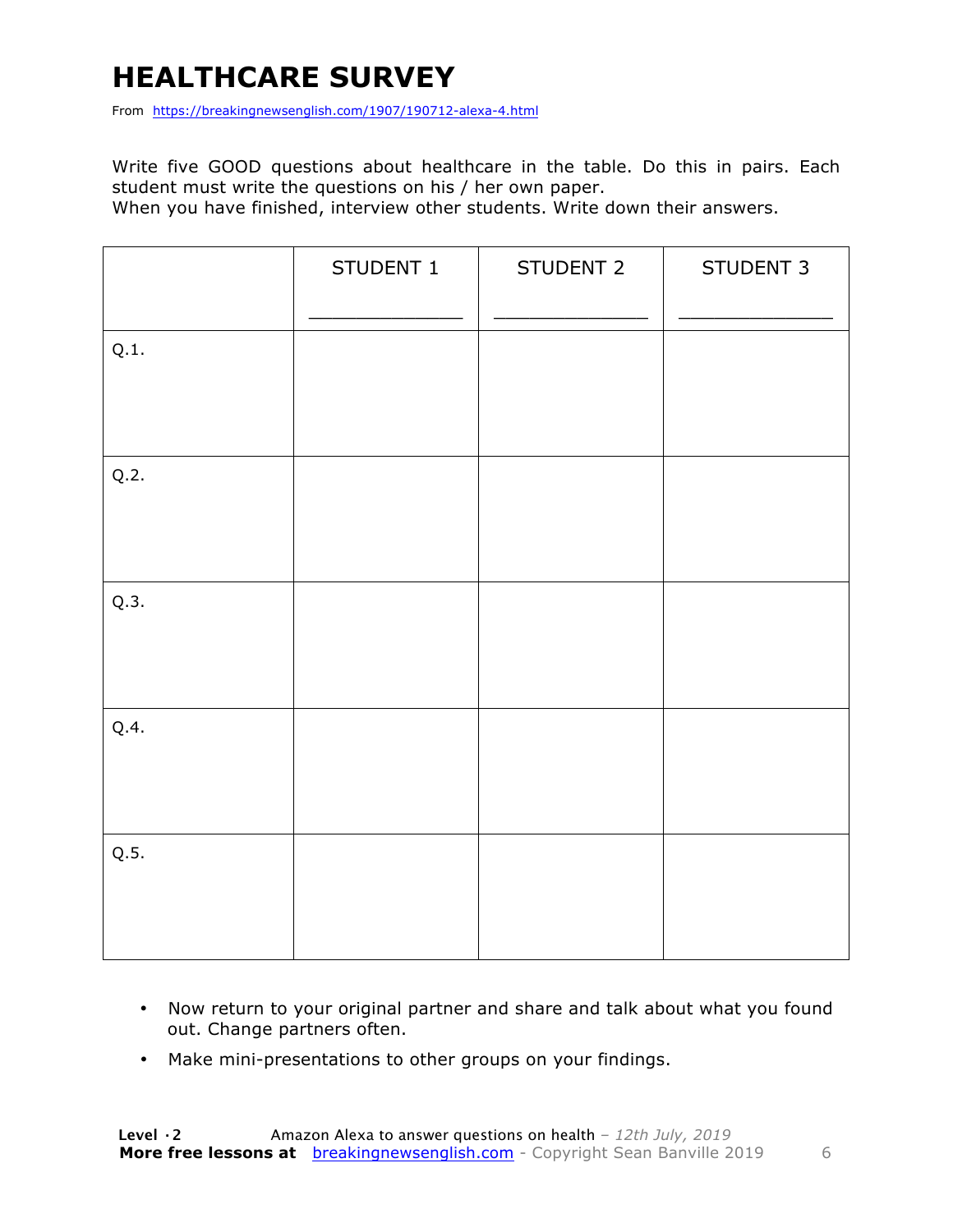### **WRITE QUESTIONS & ASK YOUR PARTNER(S)**

Student A: Do not show these to your speaking partner(s).

| a) |  |  |
|----|--|--|
| b) |  |  |
| c) |  |  |
| d) |  |  |
| e) |  |  |
|    |  |  |
| f) |  |  |

*Amazon Alexa to answer questions on health – 12th July, 2019* More free lessons at breakingnewsenglish.com

-----------------------------------------------------------------------------

## **WRITE QUESTIONS & ASK YOUR PARTNER(S)**

Student B: Do not show these to your speaking partner(s).

| a) |  |  |
|----|--|--|
| b) |  |  |
| c) |  |  |
| d) |  |  |
| e) |  |  |
| f) |  |  |
|    |  |  |